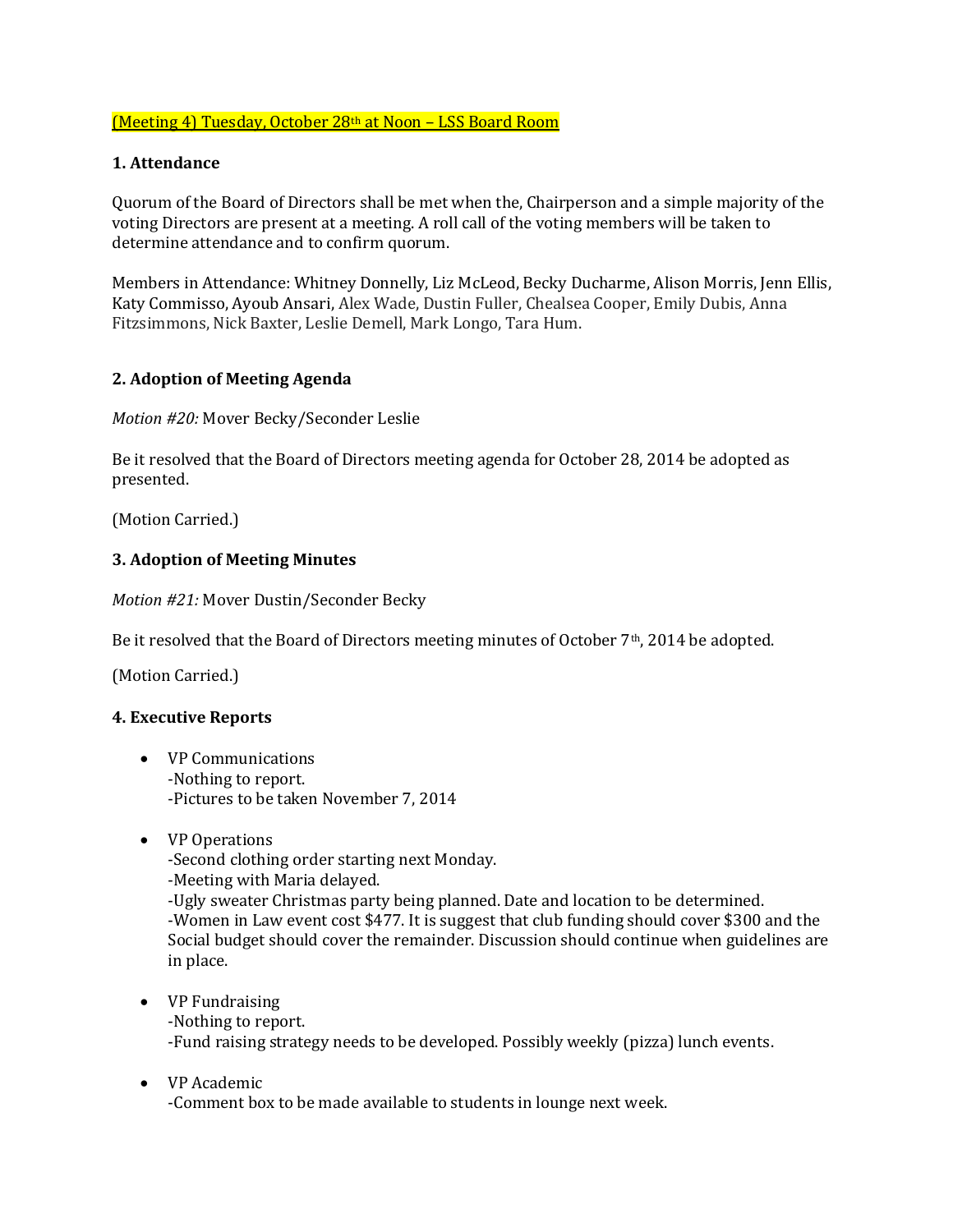-Issue with lack of resources in library and Quicklaw and Westlaw . -Guideline for dropping classes needs to be made available to students.

### **5. In Camera Session**

*Motion #22*: Mover Becky/Seconder Alex

Be it resolved that the meeting be moved into camera. (Motion Carried.)

*Motion #23:* Mover Becky/Seconder Alex

Be it resolved that the meeting be moved out of camera.

(Motion Carried.)

- VP External Affairs -Meeting with Maria to -Prison volunteer work -Parking to be discussed with Maria. Possible motion to City Hall.
- VP ILSA Perspectives

-Subcommittee of ILSA formed in order to research ideas about increasing Indigenous Student population/applicants within the Faculty of Law. Sub-committee will be working alongside Professor Drake in establishing a report that compares other institutional practices at Indigenous Student Recruitment. Very beginning stages of this assignment. So far, there has been one meeting. Will be a multi-year effort.

-ILSA is working on outreach opportunities and volunteer with the Friendship Centre. -Movie night with the Environmental Club will be held on Wednesday, October 29th, 2014 in the student lounge.

-The Elder in Residence program is under works in order to establish a relationship with the Faculty of Law so

students are able to sit with Elders and discuss healing, outside issues among a variety of other things.

-ILSA will be supporting various activities for the Nov 7th Conference including picking up speakers from the airport, assisting in facilitation and delivery of conference.

-The Winter Feast will be on Wednesday November 26th and we are trying to coordinate what families need from Beendigen including toothbrushes, floss, slippers, books and fresh food. Sam has started this process. More information will follow soon.

• VP Finance

-Club funding discussion. -Meeting with LUSU Saturday and Sunday

# **6. Lakehead Law Ski and Snowboard Club**

*Motion #24*: Mover Alex/Seconder Dustin

Be it resolved that the Lakehead law Ski and Snowboad Club be ratified under the LSS.

(Motion Carried.)